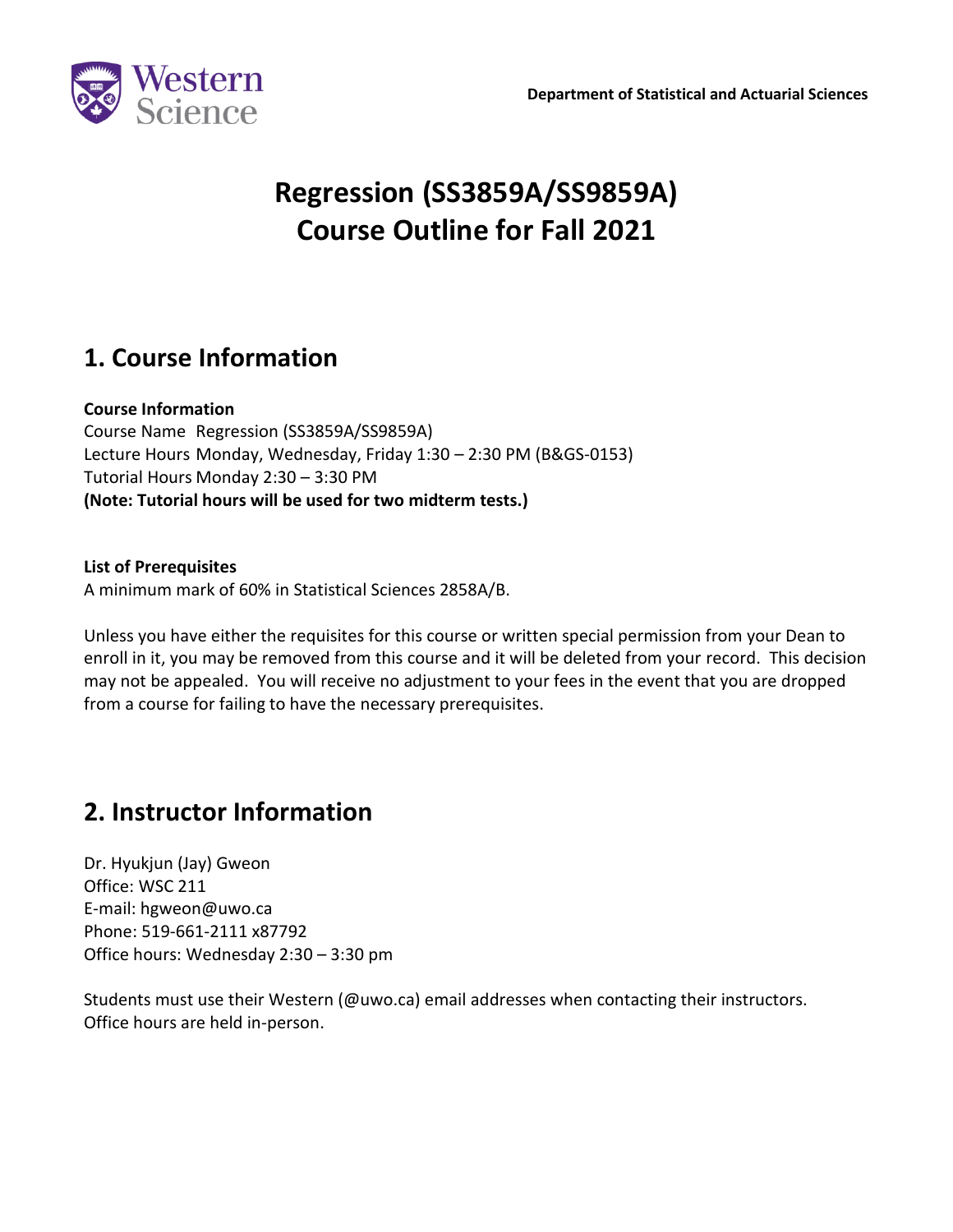# **3. Course Syllabus, Schedule, Delivery Mode**

Simple and Multiple linear regression models their use to model data using computing including model specification and assumptions, inference and estimation, use of indicator variables, regression diagnostics, model building and selection. Introduction to forecasting and time series.

Upon successful completion of this course, students will be able to:

- Demonstrate understanding of the key concepts of linear regression.
- Use R for the statistical methods and data analysis covered in this course.
- Build and evaluate regression models and apply remedial measures as needed.
- Interpret and discuss the analysis results in a broader scientific context.

#### **Table of Contents and Schedule**

Below is the tentative weekly schedule.

| <b>Week</b>    | <b>Dates</b>     | <b>Topic</b>                                            |
|----------------|------------------|---------------------------------------------------------|
| $\mathbf{1}$   | Sept $6 - 12$    | Basics of R, Review of hypothesis testing               |
| $\overline{2}$ | Sept $13 - 19$   | SLR - LS estimation, MLE, Decomposition of Variation    |
| 3              | Sept $20 - 26$   | Sampling Distribution, CI and PI for beta               |
|                |                  | Testing, Multiple Linear Regression (MLR) - estimation  |
| 4              | Sept 27 - Oct 3  | MLR - Inference, Nested model                           |
| 5              | $Oct 4 - 10$     | Categorical Variables, Interaction                      |
| 6              | $Oct 11 - 17$    | Thanksgiving, Model diagnostics                         |
| $\overline{7}$ | $Oct 18 - 24$    | Unusual points - Outlier, Leverage, Influence           |
|                |                  | Transformation                                          |
| 8              | Oct 25 - Oct 31  | Transformation, Collinearity                            |
|                |                  | Variable selection - Measures                           |
| 9              | Nov $1-7$        | <b>Reading Week</b>                                     |
| 10             | Nov $8 - 14$     | Variable selection algorithms                           |
|                |                  | Shrinkage methods                                       |
| 11             | Nov $15 - 21$    | Logistic regression - estimation, inference, prediction |
| 12             | Nov $22 - 28$    | Logistic regression                                     |
|                |                  | Other classification methods                            |
|                |                  | Regression for time series data                         |
| 13             | Nov $29 - Dec 5$ | Regression for time series data                         |
|                |                  | <b>Random Walk</b>                                      |
|                |                  | AR(1), smoothing                                        |
| 14             | Dec $6-8$        | Trend, Seasonality                                      |
|                |                  | Summary                                                 |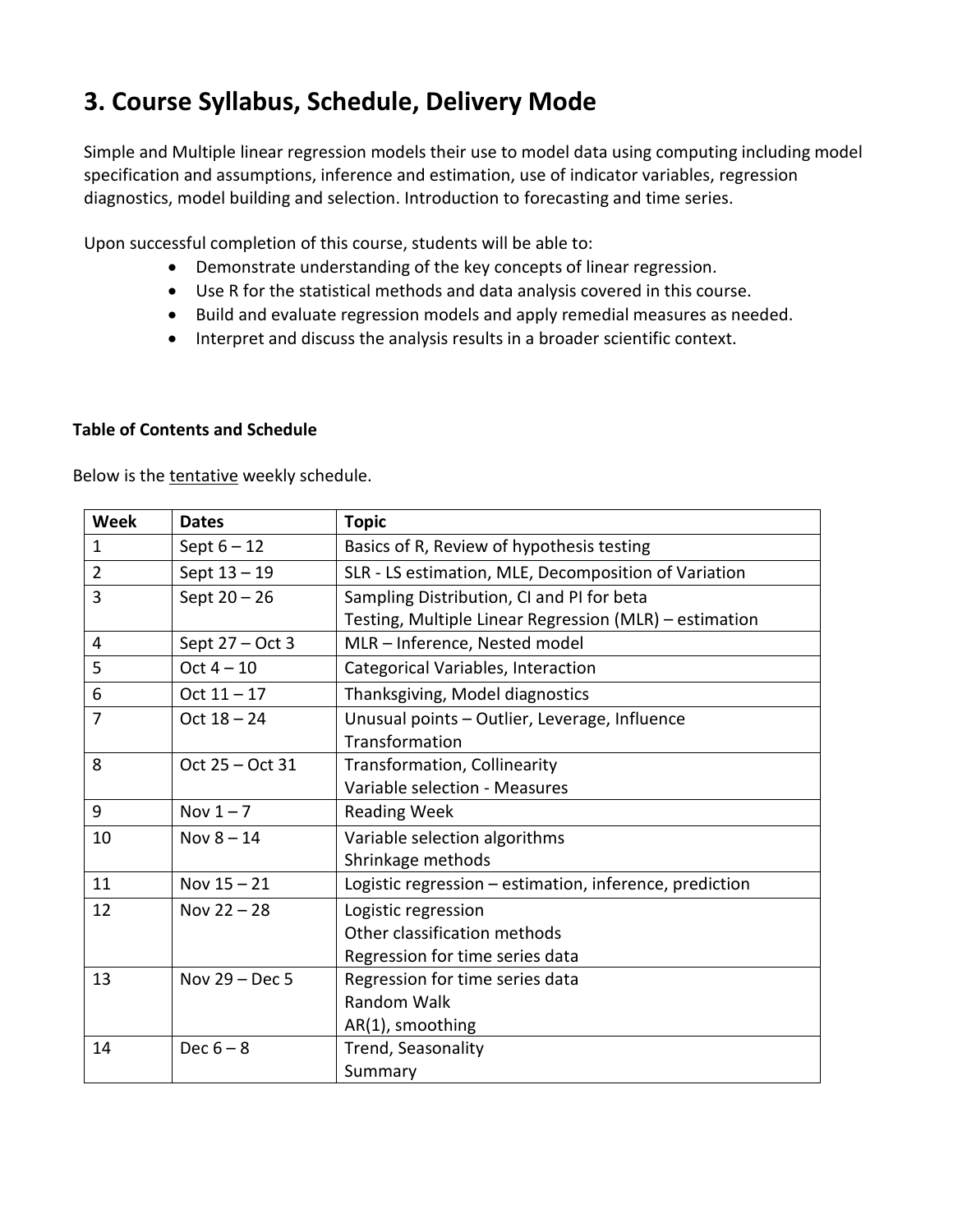#### **Contingency plan for an in-person class pivoting to 100% online learning**

In the event of a COVID-19 resurgence during the course that necessitates the course delivery moving away from face-to-face interaction, all remaining course content will be delivered entirely online, either synchronously (i.e., at the times indicated in the timetable) or asynchronously (e.g., posted on OWL for students to view at their convenience). The grading scheme will **not** change. Any remaining assessments will also be conducted online as determined by the course instructor.

### **4. Course Materials**

The instructor will use his own course notes and R examples.

Textbooks (recommended, **not required**):

- (a) Introduction to Regression Modeling by B. Abraham and J. Ledolter
- (b) Regression Modeling with Actuarial and Financial Applications by Jed Frees

Software: We will use **R** for this course. Laptop or personal computer with R/RStudio installed is highly recommended.

Students are responsible for checking the course OWL site (http://owl.uwo.ca) on a regular basis for news and updates. This is the primary method by which information will be disseminated to all students in the class.

All course material will be posted to OWL: http://owl.uwo.ca.

If students need assistance with the course OWL site, they can seek support on the OWL Help page. Alternatively, they can contact the Western Technology Services Helpdesk. They can be contacted by phone at 519-661-3800 or ext. 83800.

# **5. Methods of Evaluation**

The overall course grade will be calculated as listed below:

| <b>SS3859A</b>              | <b>SS9859A</b>              |
|-----------------------------|-----------------------------|
| 20%<br><b>Assignments</b>   | 20%<br><b>Assignments</b>   |
| <b>Midterm Tests</b><br>40% | <b>Midterm Tests</b><br>30% |
| 40%<br><b>Final Exam</b>    | Data Analysis Project 20%   |
|                             | 30%<br><b>Final Exam</b>    |

#### **Assignments**

There will be **four homework assignments** (each is worth 5%) during the course. You will be asked to use R to solve most of homework problems. You are required to submit all R codes with the answers.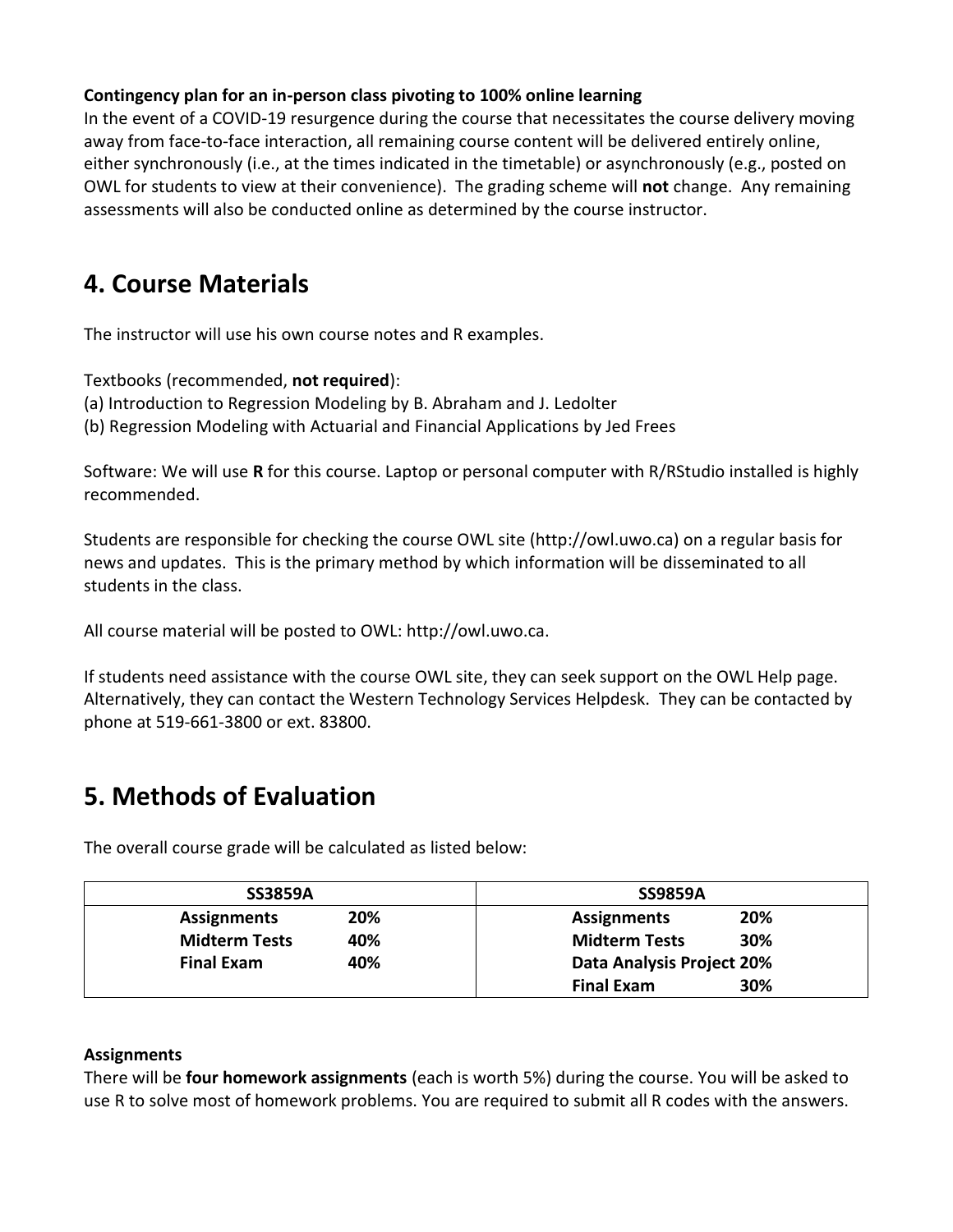#### **Midterm Tests**

There will be **two written tests** that cover the course material. The dates of the tests are **Oct 4 th (Midterm 1)** and **Nov 15 th (Midterm 2)**. **Each midterm test** will be worth **20% (SS3859A) or 15% (SS9859A)** of your final grade. The topics covered for each test will be announced later.

#### **Data Analysis Project (SS9859A students only)**

The project will consist of a group data analysis (at most two students in each group). Students are required to use R for the regression analysis and submit a project report. Detailed instructions will be announced later.

#### **Final Exam**

The date of the final exam will be set by the university.

#### **Notes**

- All tests are closed book, but a two-sided cheating sheet will be allowed.
- In assignments and tests, there may be additional questions for SS9859A students.

#### **Accommodated Evaluations**

- Late assessments without illness self-reports will not be accepted.
- Late assessments with illness self-reports should be submitted within 24 hours of submission of the last illness self-report.
- There are **no make-up exams** for midterms. The weight of a missed midterm exam (with an illness self-report ) will be transferred to the final exam. The student must contact the instructor to confirm the weight transfer.

#### **Rounding of Marks Statement**

Across the Sciences Undergraduate Education programs, we strive to maintain high standards that reflect the effort that both students and faculty put into the teaching and learning experience during this course. All students will be treated equally and evaluated based only on their actual achievement. *Final grades* on this course, irrespective of the number of decimal places used in marking individual assignments and tests, will be calculated to one decimal place and rounded to the nearest integer, e.g., 74.4 becomes 74, and 74.5 becomes 75. Marks WILL NOT be bumped to the next grade or GPA, e.g. a 79 will NOT be bumped up to an 80, an 84 WILL NOT be bumped up to an 85, etc. The mark attained is the mark you achieved, and the mark assigned; requests for mark "bumping" will be denied.

### **6. University Accreditation Program**

This course is accredited under the Canadian Institute of Actuaries (CIA) University Accreditation Program (UAP) for the 2021-22 academic year. Achievement of the established exemption grade in this course may qualify a student from exemptions from writing certain preliminary exams.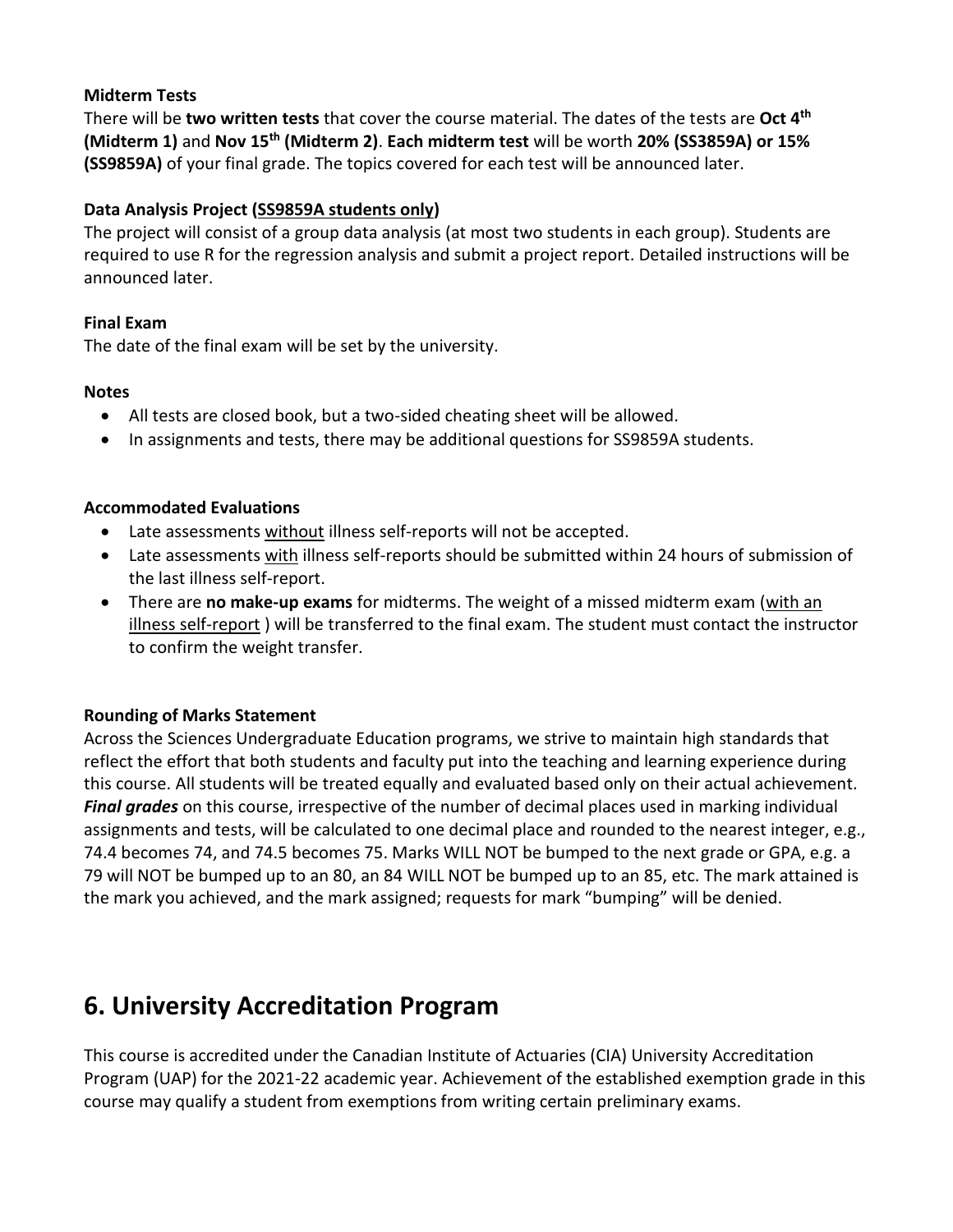Please see the following link for full details:

http://www.cia-ica.ca/membership/university-accreditation-program---home

In addition to the university's internal policies on conduct, including academic misconduct, candidates pursuing credits for writing professional examinations shall also be subject to the Code of Conduct and Ethics for Candidates in the CIA Education System and the associated Policy on Conduct and Ethics for Candidates in the CIA Education System.

This course with a minimum mark of 80%, along with Data Science 3000B (minimum mark of 80%), can give you an exemption for the SRM exam.

### **7. Student Absences**

#### **Academic Consideration for Student Absences**

Students who experience an extenuating circumstance (illness, injury or other extenuating circumstance) sufficiently significant to temporarily render them unable to meet academic requirements may submit a request for academic consideration through the following routes:

- (i) (**Undergraduate students only**) Submitting a Self-Reported Absence (SRA) form provided that the conditions for submission are met. To be eligible for a Self-Reported Absence:
	- an absence must be no more than 48 hours
	- the assessments must be worth no more than 30% of the student's final grade
	- no more than two SRAs may be submitted during the Fall/Winter term
- (ii) For medical absences, submitting a Student Medical Certificate (SMC) signed by a licensed medical or mental health practitioner to the Academic Counselling office of their Faculty of Registration.
- (iii) Submitting appropriate documentation for non-medical absences to the Academic Counselling office in their Faculty of Registration.

**Note that in all cases, students are required to contact (by email) their instructors within 24 hours of the end of the period covered. The instructor will confirm the SRA report by responding to the email within 1 week.**

Students should also note that individual instructors are not permitted to receive documentation directly from a student, whether in support of an application for consideration on medical grounds, or for other reasons. **All documentation required for absences that are not covered by the Self-Reported Absence Policy must be submitted to the Academic Counselling office of a student's Home Faculty.**

For the policy on Academic Consideration for Student Absences – Undergraduate Students in First Entry Programs, see:

https://www.uwo.ca/univsec/pdf/academic\_policies/appeals/accommodation\_illness.pdf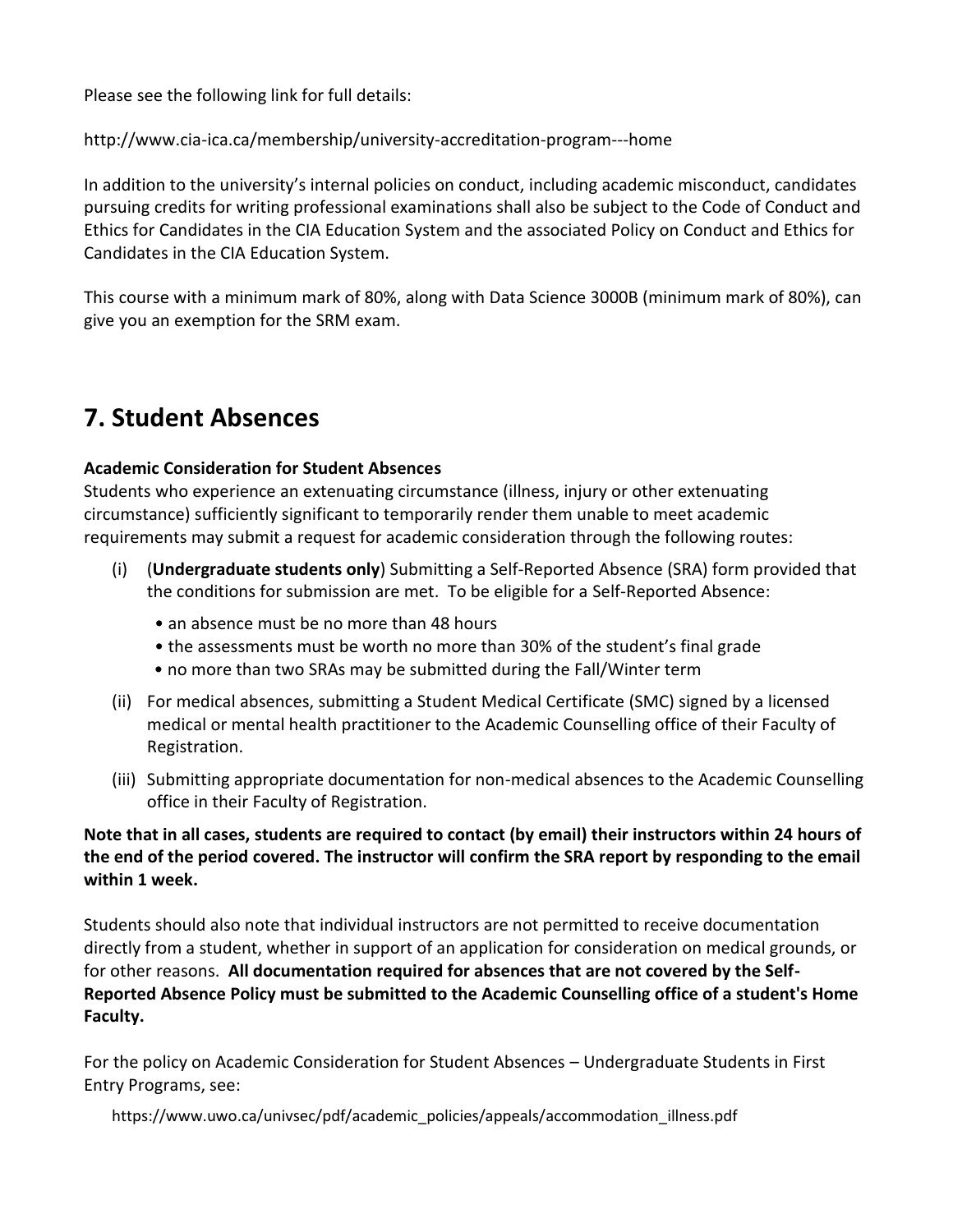and for the Student Medical Certificate (SMC), see:

http://www.uwo.ca/univsec/pdf/academic\_policies/appeals/medicalform.pdf.

#### **Religious Accommodation**

When a course requirement conflicts with a religious holiday that requires an absence from the University or prohibits certain activities, students should request accommodation for their absence in writing at least two weeks prior to the holiday to the course instructor and/or the Academic Counselling office of their Faculty of Registration. Please consult University's list of recognized religious holidays (updated annually) at

https://multiculturalcalendar.com/ecal/index.php?s=c-univwo.

#### **Absences from Final Examinations**

If you miss the Final Exam, please contact the Academic Counselling office of your Faculty of Registration as soon as you are able to do so. They will assess your eligibility to write the Special Examination (the name given by the University to a makeup Final Exam).

You may also be eligible to write the Special Exam if you are in a "Multiple Exam Situation" (e.g., more than 2 exams in 23-hour period, more than 3 exams in a 47-hour period).

If a student fails to write a scheduled Special Examination, the date of the next Special Examination (if granted) normally will be the scheduled date for the final exam the next time this course is offered. The maximum course load for that term will be reduced by the credit of the course(s) for which the final examination has been deferred. See the Academic Calendar for details (under Special Examinations).

### **8. Accommodation and Accessibility**

#### **Accommodation Policies**

Students with disabilities work with Accessible Education (formerly SSD), which provides recommendations for accommodation based on medical documentation or psychological and cognitive testing. The policy on Academic Accommodation for Students with Disabilities can be found at:

https://www.uwo.ca/univsec/pdf/academic\_policies/appeals/Academic Accommodation\_disabilities.pdf,

### **9. Academic Policies**

The website for Registrarial Services is http://www.registrar.uwo.ca.

In accordance with policy,

https://www.uwo.ca/univsec/pdf/policies\_procedures/section1/mapp113.pdf,